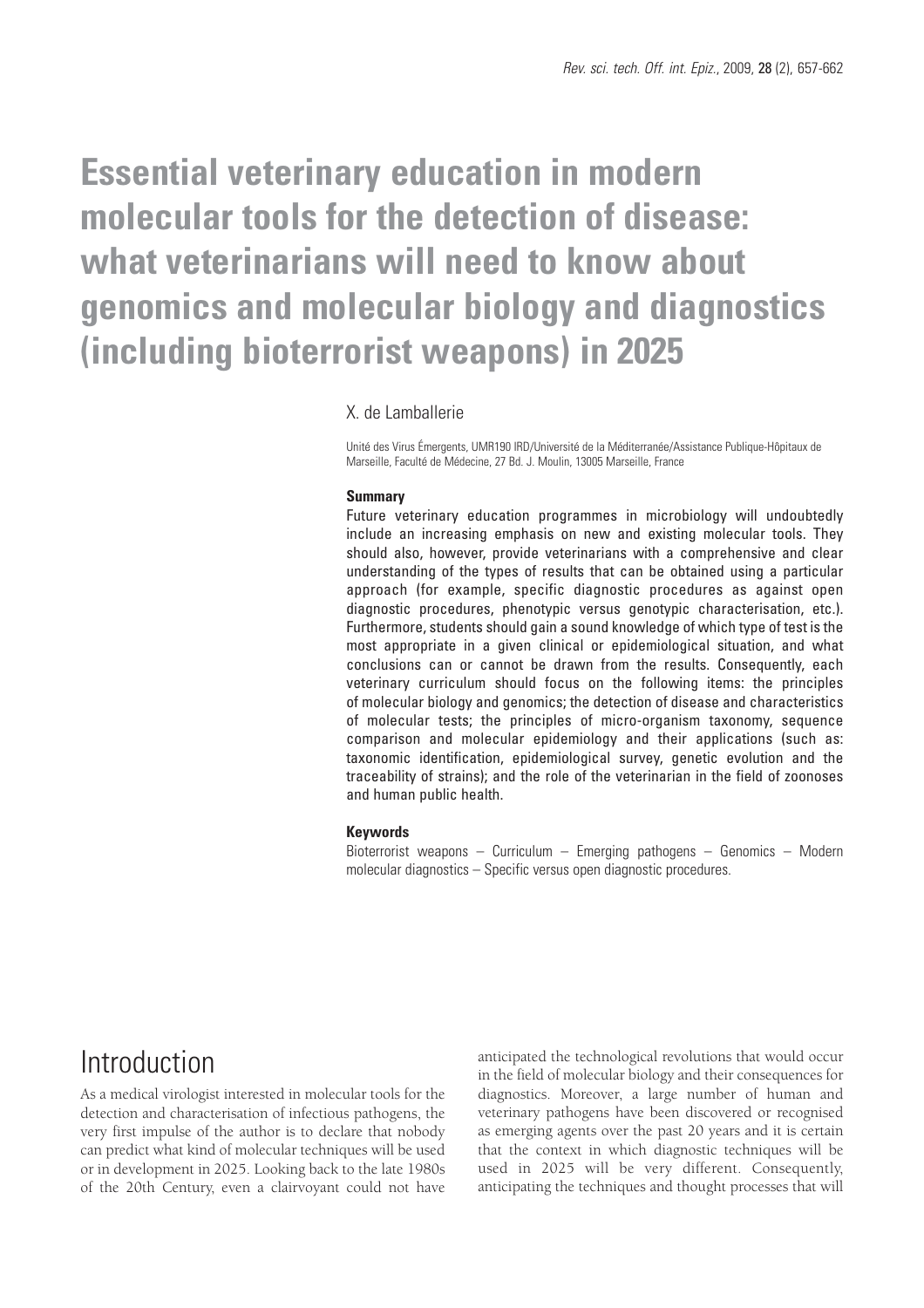prevail in 2025 and attempting to define 'the essential requirements for veterinary education in molecular methods' are challenging problems that require both imagination and modesty.

# Molecular diagnostics: specific versus open diagnostic procedures

During the past decade, the application of molecular diagnostics to infectious diseases has become an increasingly important tool and this evolution warrants a few comments. The most important contribution of molecular biology has been the development of techniques that enable the direct detection of a specific pathogen in a clinical sample (blood, faeces, biopsies, injuries, etc.). This is based on the specific detection of the nucleic acid of the pathogenic agent. Two main strategies have been proposed to date:

– identification of the targeted nucleic acid followed by amplification of the signal, e.g. hybridisation of a specific probe and amplification of the hybridisation signal using branched deoxyribonucleic acid (DNA) (5)

– genetic amplification of a specific sequence, e.g. using polymerase chain reaction (PCR) (4), or the nucleic acid sequence-based amplification system (or NASBA) (2).

The latter strategy has been the most successful. Specifically, PCR methodology has significantly altered the approach to the application of molecular diagnostics. The most recent significant advance is the development of real-time PCR methods that decrease the risk of false positive results and allow the rapid, sensitive and quantitative detection of specific nucleic acid targets. Importantly, such methods are open to automation (and thus to the development of commercial kits) but can also be designed, developed and optimised in both research and diagnostic laboratories (probably the most important key for their remarkable success). It is noteworthy that the qualitative detection of a given pathogen can be associated in some cases with a strong positive predictive value that this agent is responsible for the observed disease (e.g. the detection of a pathogenic agent in the cerebral spinal fluid in cases of meningo-encephalitis), but, in other situations, does not provide a clear aetiological answer (e.g. in the case of possible asymptomatic infection by a respiratory micro-organism). The quantification of these detection methods will substantially modify and thereby improve the interpretation of such results in the future.

These diagnostic techniques have one important feature in common: they rely on the detection of specific sequences. In other words, the prescriber can only find the pathogen for which s/he is looking. This is comparable with serological techniques, but contrasts with 'open diagnostic procedures' (such as culture, electron microscopy, etc.) that do not prejudge the result of the analysis. Both approaches obviously complement each other. Future veterinarians must have a global view of the problem and clearly understand:

− what kind of result can be obtained using each approach

− what type of test is the most appropriate in a given clinical or epidemiological situation

− what conclusions can, or cannot, be drawn from the results of molecular tests.

In recent times, challenging strategies have been proposed for a 'more open' approach to molecular diagnostics. First, simultaneous detection of different pathogens is now possible. For example, multiplex PCR systems, or systematic testing for a series of possible pathogens in a particular clinical situation, have been developed. Secondly, generic detection of genetically related viruses has become possible, using degenerate primers or a combination of different primers. In the future, such tests may constitute an intermediate step between 'open' and 'specific' procedures; they still rely on the detection of a predetermined list of pathogens, or groups of pathogens, but also enable the detection of more 'unexpected' agents. Thirdly, the most recent technological developments try to combine non-specific amplification of nucleic acids from clinical specimens (this remains an essential issue in pathogen detection) with large-scale sequencing, for example, pyrosequencing (3) or hybridisation to a very high number of probes, using DNA micro-arrays (1). Such approaches may provide the user with an enormous amount of data and shift the expertise of result analysis from the field of molecular biology to that of bioinformatics.

# Molecular diagnostics: phenotypic versus genotypic characterisation

In addition to detecting micro-organisms, molecular techniques have also been widely used to characterise the agents. In technical terms, the current methods identify short, specific molecular patterns (e.g. by genetic amplification and specific hybridisation methods) or longer gene sequences (by sequencing methods). The objective may be the phylogenetic characterisation of the agent (e.g. its genotype, mainly for epidemiological purposes), but also the identification of a genetic signature associated with a specific biological property (e.g. virulence or resistance markers). The problem here is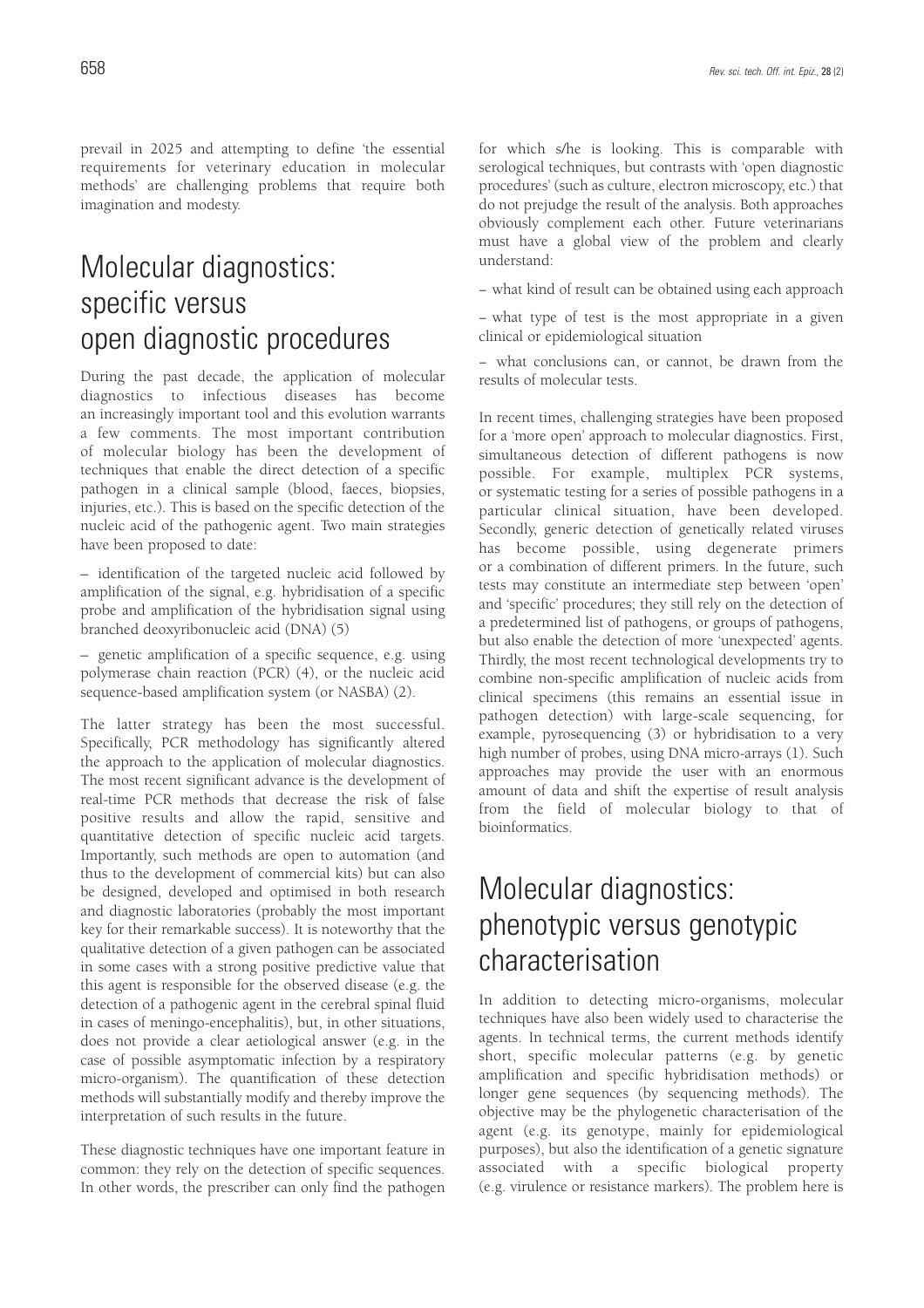similar to that described in the previous section. Whilst the presence of a specific genetic signature is generally associated with a particular phenotypic characteristic, its absence does not exclude this phenotype. For example, the absence of a classical genetic marker of resistance to an antibiotic does not mean that the bacterium has a sensitive phenotype, since multiple distinct mechanisms can lead to a similar phenotype.

In other words, in certain clinical situations, the genetic characterisation of the agent may be of interest but the 'open' phenotypic approach may remain both necessary and less expensive. Again, future veterinarians must clearly understand the advantages and limitations of each approach, and what kind of test is the most appropriate in a given clinical or epidemiological situation.

# Identification of microorganisms: taxonomy, genomics and molecular epidemiology

Understanding the taxonomic classification of microorganisms is a major challenge for future practitioners. First, the number of known pathogenic agents that can be detected with molecular techniques is increasing rapidly. Secondly, in the future, taxonomic identification of agents will frequently be performed using methods based on the comparison of relevant molecular sequences. Specifically, genomics (the characterisation and analysis of genomes) has become a crucial element of taxonomic analysis. Events have moved so rapidly that taxonomy should no longer be considered a tedious discipline. It is now a convenient tool with which to identify, on the one hand, the specific names of the infectious agents and, on the other, to specify the essential biological properties of the pathogenic agents. In other words, taxonomy provides the right words to describe a micro-organism and to memorise its essential characteristics. From this point of view, modern taxonomy is essential for both teachers and students. Given the number of existing pathogens and the constant emergence of new agents, strong efforts to reinforce the teaching of taxonomy constitute a priority in the veterinary curriculum.

Nowadays, the methods of identifying micro-organisms that are taught to students rely mainly on the identification of phenotypic characteristics. In the future, such identification should increasingly include methods based on sequence analysis. However, the rules that allow a robust taxonomic identification based on genetic sequences are not simple, and not currently taught to students, for example:

− which gene should be analysed?

- − should nucleotide or amino acid sequences be used?
- − which method and which database should be used for sequence comparison?

These methods are very similar to those used for the epidemiological characterisation of circulating strains. It must be recognised that the bioinformatics analysis of sequence data will become an essential component of molecular diagnosis in microbiology. Consequently, sequence analysis should become an important item in the teaching programme of veterinary students.

## Emerging pathogens and bioterrorist weapons

An increasing number of emerging pathogens have been identified in the fields of both veterinary and human medicine. The factors that have led to these new occurrences are various and include:

- − changing anthropological behaviour patterns
- − commercial transportation of manufactured goods, such as scrap car tyres
- commercial transportation of vertebrates and invertebrates
- − genetic evolution
- − inter-species transmission
- − modification of eco-systems
- − resistance to anti-infectious molecules, etc.

Diagnosing these emerging agents is intrinsically difficult, since they are unexpected and specific tools may not be available. Such diagnosis is, however, extremely important and so this topic is developed elsewhere in this volume. Current molecular techniques that aid in the detection and characterisation of emerging pathogens have not yet been adapted for routine diagnosis. However, as described above, pan-specific identification techniques should become more widely available in the future. The detection of emerging pathogens will then rely on efficient interpretation of the genetic data obtained. This requires a basic understanding of:

- *a)* bioinformatics and taxonomic identification procedures
- *b)* the principles of genetic evolution.

In the past, the study of possible bioterrorist weapons has focused on severe human pathogens (some of which are of zoonotic origin). However, the malicious dissemination of highly virulent pathogens targeting cattle, poultry or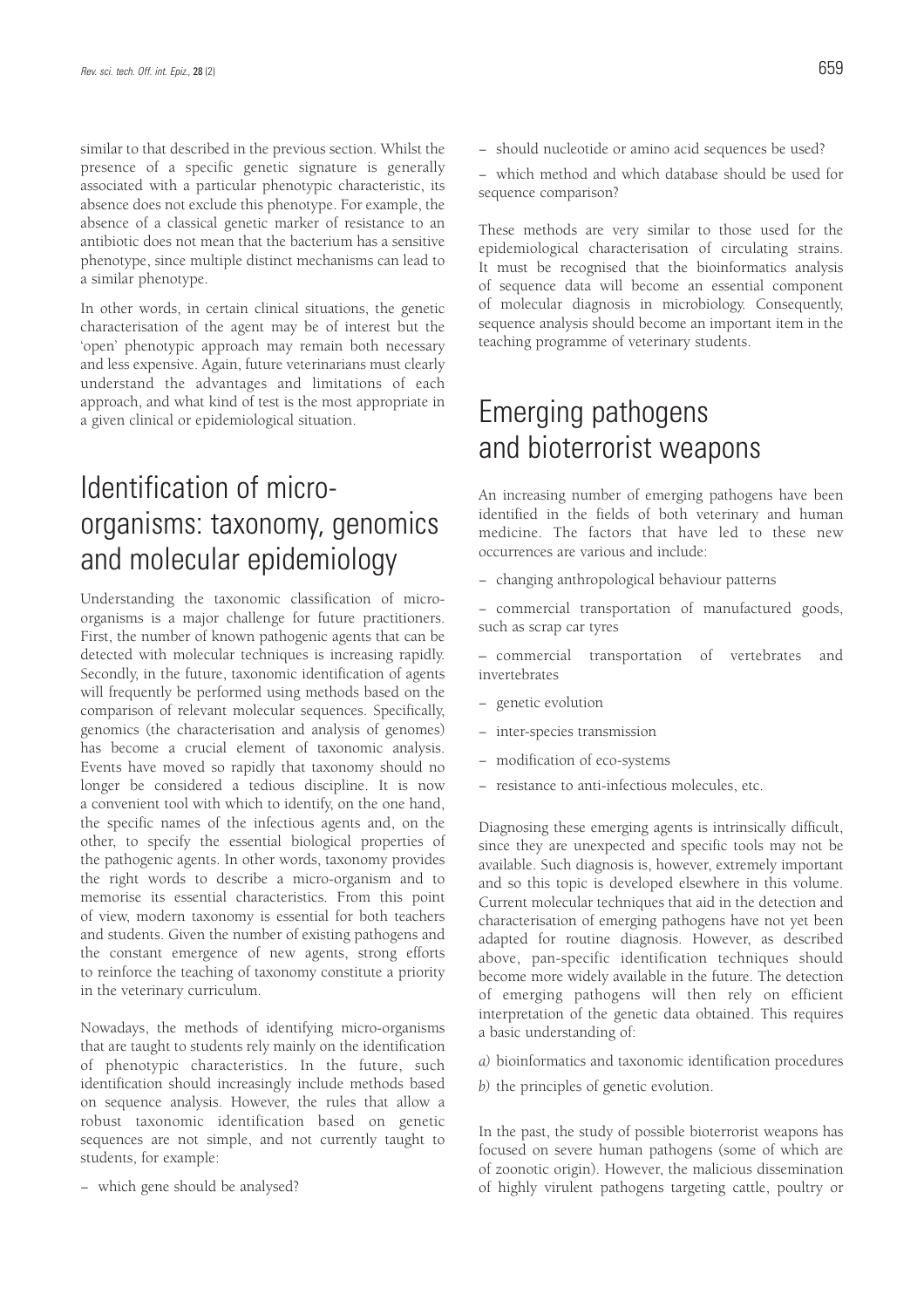plants may also lead to disastrous consequences. The problems raised by such pathogens are similar to those of emerging pathogens. In addition, the traceability of strains is an issue of major importance to detect the deliberate dissemination of pathogens by humans. The bioinformatics and genomics tools referred to above may also be used for that purpose.

### Zoonoses

Forty years ago, a large number of medical microbiologists were educated in both animal and human pathogen microbiology. After decades of hyper-specialisation, the discovery that most emerging human pathogens are zoonotic agents has brought new importance to the interface between animal and human microbiology. In particular, veterinarians should be aware that many animal micro-organisms present serious threats to human health (even if most of these micro-organisms are not pathogenic for their animal hosts). Veterinarians are therefore an important component in the organisational infrastructure of human public health and should be fully trained in all that is required to manage the molecular diagnosis of zoonotic pathogens.

# Conclusion

It is clear that, in the future, veterinary education programmes should include disciplines dedicated to molecular biological diagnostics. However, it is currently impossible to define the outlines of these programmes precisely. First, it is difficult to anticipate the technological advances that will certainly be forthcoming in this very active and innovative field of research and development. Secondly, veterinarians work in both developed and developing countries, in tropical and temperate regions, etc. – that is, in markedly contrasting situations with different epidemiological environments and available tools. Thirdly, it is difficult to anticipate the cost of the next generation of molecular tests.

For example, retrospective analysis of the evolution of serological tests demonstrates how easy it is to make incorrect and naïve predictions. It was predicted 20 years ago that the cost of individual serological tests would become so low that systematic testing of sera against a large series of antigens would become standard practice. This did not happen. The production costs for state-of-the-art reagents cannot be ignored and methods such as multiplex simultaneous detection of several pathogens, or panspecific detection of pathogens using large-scale sequencing or micro-arrays, will remain costly and therefore not affordable for all potential users. On the other hand, the development of innovative molecular techniques may lead to low-cost, specific diagnostic field tests particularly adaptable to the needs of veterinarians.

### Recommendations

As a helpful guideline, the author suggests that all veterinary curricula should provide a focus on each of the following:

– an introduction to the principles of molecular biology and genomics

– an introduction to the principles, performance and methods of disease detection and the characteristics of molecular diagnostic tests

– an introduction to the principles of micro-organism taxonomy

– an introduction to the principles of sequence comparison and their application to taxonomic identification, molecular epidemiology and epidemiological survey, genetic evolution and the traceability of strains

– an introduction to the principles and role of veterinarians in the fields of zoonoses and human public health.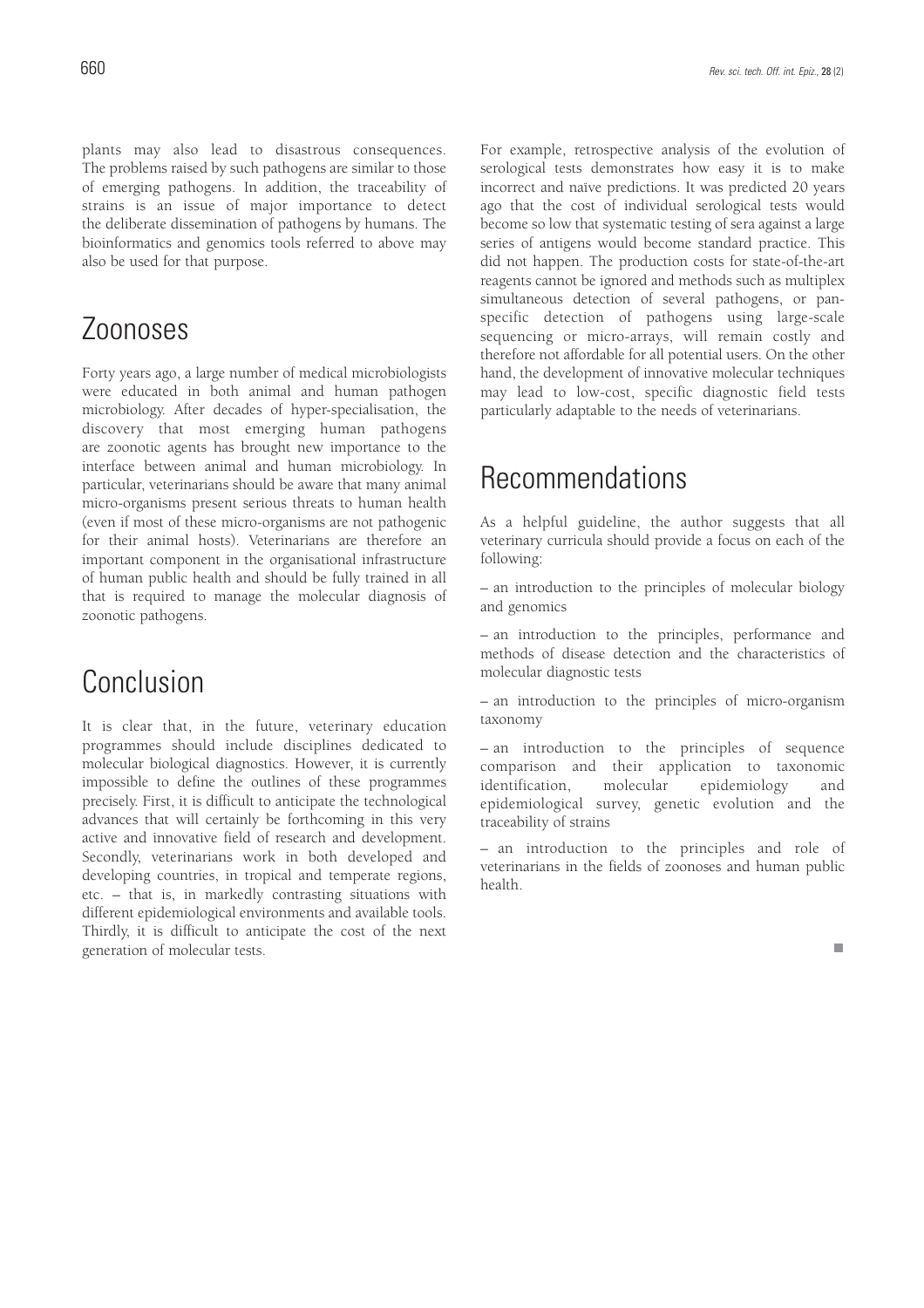**Les fondamentaux de l'enseignement vétérinaire dans le domaine des techniques moléculaires appliquées à la détection des maladies : ce que les vétérinaires devront savoir de la génomique, de la biologie moléculaire et du diagnostic moléculaire (y compris sur les armes bioterroristes) en 2025**

### X. de Lamballerie

### **Résumé**

Nul doute que les programmes d'enseignement vétérinaire de demain mettront davantage l'accent que ceux d'aujourd'hui sur les outils moléculaires existants et à venir. Ils devront également permettre aux futurs vétérinaires de savoir exactement quels types de résultats ils peuvent attendre de chaque méthode particulière (par exemple, des méthodes de diagnostic spécifiques par opposition aux méthodes non spécifiques, des caractérisations phénotypiques versus génotypiques, etc.). En outre, les étudiants devront acquérir de solides connaissances sur les types de tests le plus appropriés dans chaque situation clinique ou épidémiologique, et sur les conclusions à tirer ou à ne pas tirer des résultats obtenus. En conséquence, les programmes d'enseignement vétérinaire devront porter sur les éléments suivants : principes de la biologie moléculaire et de la génomique ; détection des maladies et caractérisation des tests moléculaires ; principes et applications de la taxonomie microbienne, de la comparaison de séquences et de l'épidémiologie moléculaire (en particulier : identification taxonomique, enquêtes épidémiologiques, évolution génétique et traçabilité des souches) ; rôle des vétérinaires dans le domaine des zoonoses et de la santé publique.

### **Mots-clés**

Agents pathogènes émergents – Armes bioterroristes – Diagnostic moléculaire moderne – Génomique – Méthodes de diagnostic spécifiques versus non spécifiques – Programme d'enseignement.

п